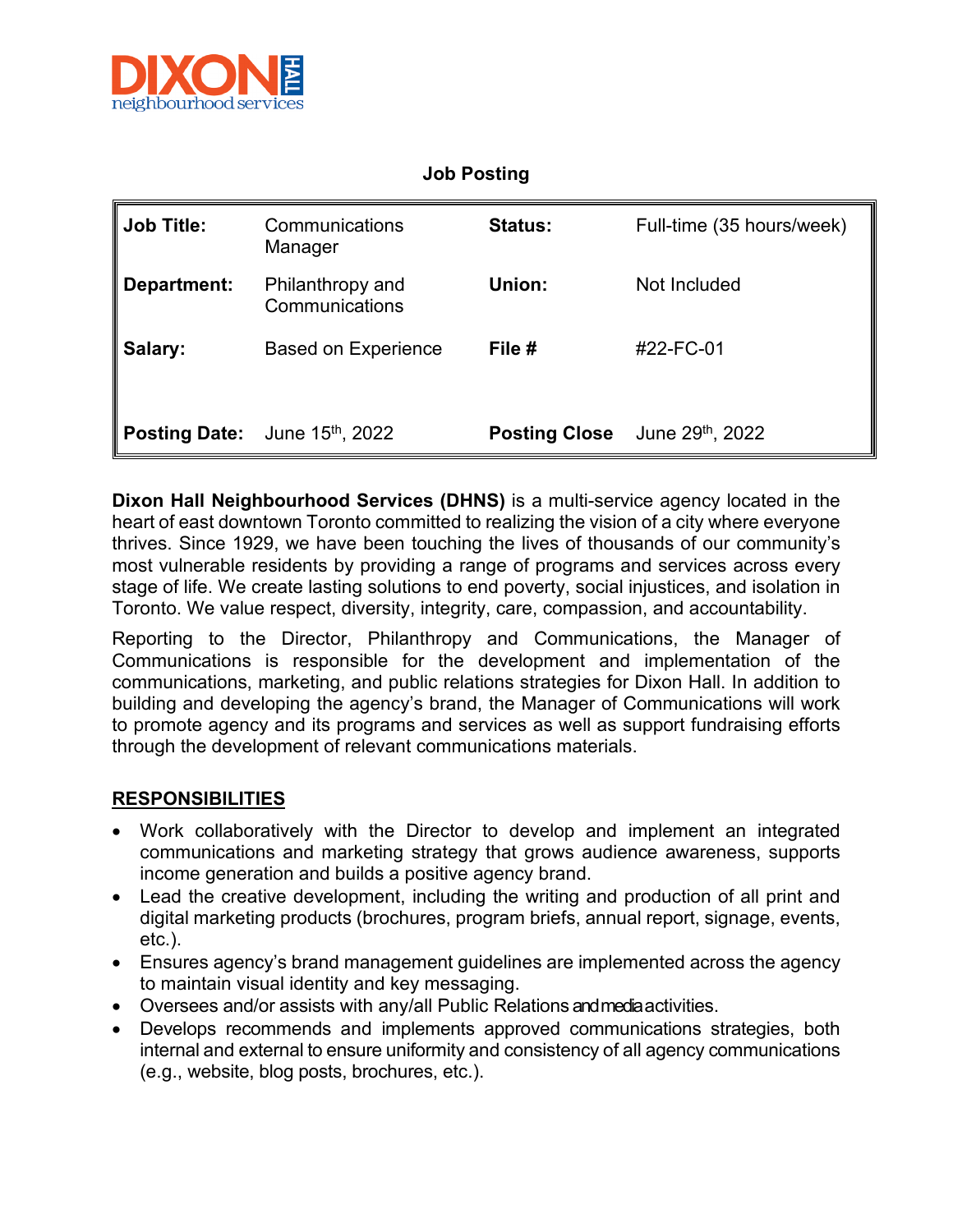

- Liaise with all departments across the agency to gather stories, review, proofread and copy edit content.
- Ensures that all programs and services are effectively communicated and promoted to relevant groups and the community served.
- Assists in the development of all communication vehicles and strategies to deliver relevant information to Dixon Hall's constituents, donors and potential donors.
- Leads the overall management and maintenance of the agency's website including design and regular content updates.
- Manages online engagement strategy, including the creation of campaign and event related e-blasts, e-Newsletters, manage Google grants and SEO optimization to increase audience engagement.
- Develops social media engagement strategy in collaboration with the Donor Stewardship and Engagement Officer and provides oversight on the implementation and effectiveness of all social media channels.
- When required, and in collaboration with the Director, Philanthropy & Communications, supports the activities of the Fundraising Committee.
- Helps manage and drive events and campaign rollouts, including developing email invitations, managing invitation lists.
- Identifies and researches media outlets, producers, editors, and reporters receptive to Dixon Hall's message.

## **QUALIFICATIONS**

- University or College graduate in Communications, Public Relations, Journalism, or Marketing or related disciplines from a recognized educational institution.
- 3-5 years' communications and marketing experience (non-profit sector experience desirable).
- Proven experience and success designing and effectively executing communications and marketing plans, strategies and campaigns, media relations, developing content for various audiences, and using digital engagement best practices.
- Experience in managing social media platforms, including content creation, and analyzing media engagement.
- Possess outstanding written and verbal communications, presentation as well as copywriting skills.
- Excellent written and verbal English language skills; fluency in additional languages reflective of the communities in which the Agency operates will be considered an asset.
- Must possess thorough knowledge of communications and marketing practices and remain up to date on emerging trends in print, online and digital media.
- Excellent organizational and project management skills.
- Knowledge and successful experience supporting fundraising initiatives and